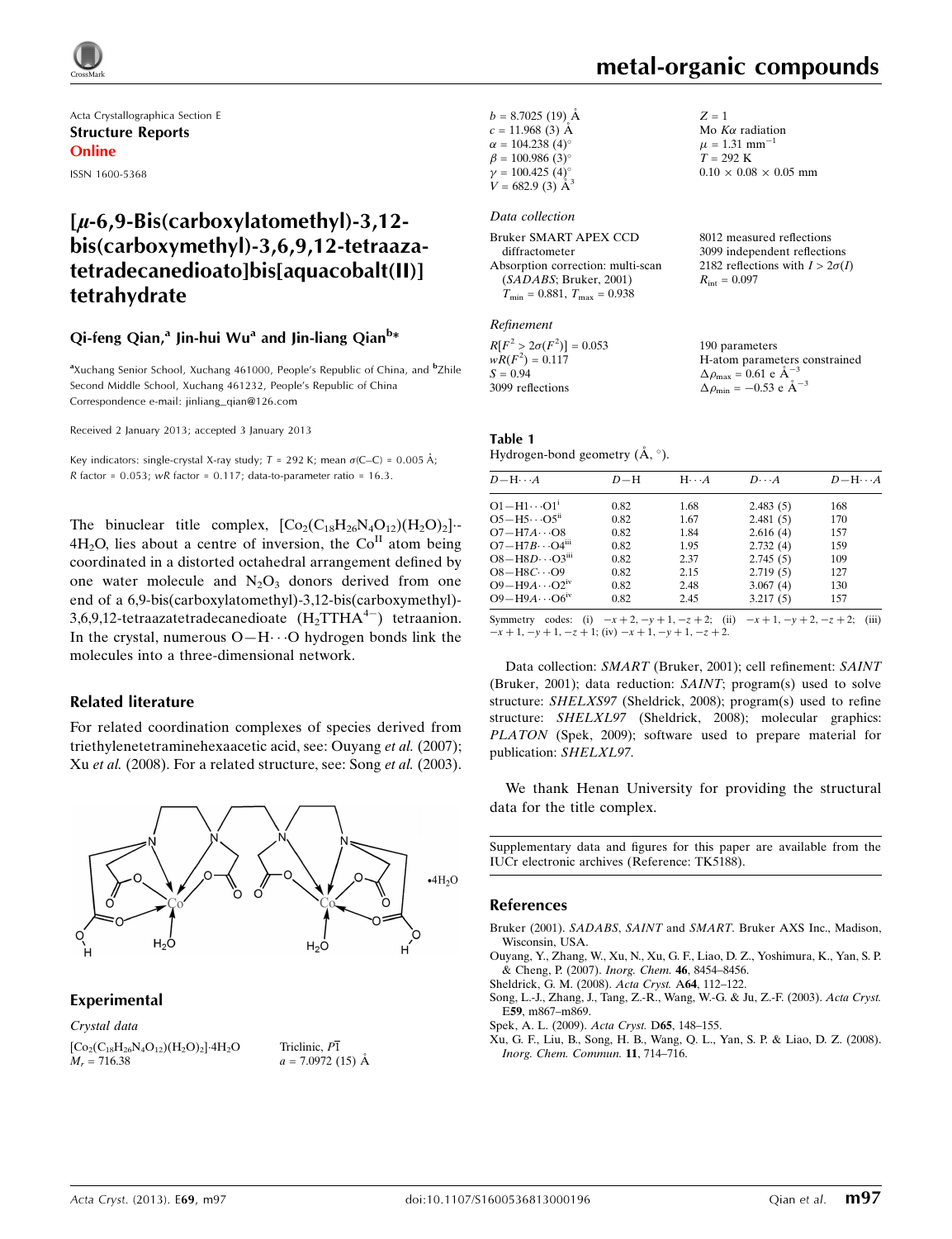## **supporting information**

*Acta Cryst.* (2013). E**69**, m97 [doi:10.1107/S1600536813000196]

## **[***µ***-6,9-Bis(carboxylatomethyl)-3,12-bis(carboxymethyl)-3,6,9,12-tetraazatetradecanedioato]bis[aquacobalt(II)] tetrahydrate**

### **Qi-feng Qian, Jin-hui Wu and Jin-liang Qian**

#### **S1. Comment**

H6TTHA (triethylenetetraminehexaacetic acid) is a multicarboxyl ligand with ten potential coordinating sites and plays an important role in the self-assembly of various functional materials (Xu *et al.*, 2008; Ouyang *et al.*, 2007). In an effort to explore new enzyme-mimics involved with cobalt(II) and poly-carboxyl-group ligands, we have synthesized and crystallized the title complex,  $[C_2(H_2THA)(H_2O)_2]$ .4H<sub>2</sub>O, (I), in water under ambient conditions *via* the reaction of  $Co(OH)$ <sub>2</sub> and H<sub>6</sub>TTHA. Herein, we report its crystal structure.

The asymmetric unit of (I) comprises half a neutral  $[Co_2(H_2THA)(H_2O)_2]$  binuclear unit and two solvent water molecules (Fig. 1). The binuclear  $[Co_2(H_2THA)(H_2O)_2]$  is centrosymmetric with the midpoint of the ethylene C—C bond on an inversion centre. Each Co<sup>II</sup> ion has a distorted octahedral geometry and is bonded to two N atoms and three carboxylate-O atoms from half of the  $H_2TTHA^4$  ligand, as well as a water molecule. The Co1—N1 and Co1—N2 bond lengths are 2.216 (3) and 2.134 (3) Å, respectively, and the Co—O bond lengths range from 2.031 (3) to 2.120 (3) Å which are similar to those in its analogous structure (Song *et al.*, 2003)

Analysis indicates (Spek, 2009) that in the crystal packing there are extensive O—H···O hydrogen-bond interactions (Table 1) between the O atoms of the six carboxylate/carboxylic acid groups of the  $H_2TTHA^4$  ligand and/or the water molecules, leading to a three-dimensional array (Fig. 2).

#### **S2. Experimental**

A mixture of Co(OH)<sub>2</sub> (0.18 g, 2 mmol) and H<sub>6</sub>TTHA (0.20 g, 0.5 mmol) was stirred in H<sub>2</sub>O (30 ml) solution for 30 min at room temperature. The resulting solution was filtered and the clear solution was left standing for two weeks. Purple crystals of (I) suitable for X-ray diffraction were obtained at the bottom of the vessel.

#### **S3. Refinement**

C-bound H atoms were positioned geometrically (C—H = 0.97 Å) and refined with  $U_{\text{iso}} = 1.2 U_{\text{eq}}$  (carrier atom). The carboxyl H1 and H5 atoms are each located close to a crystallographic inversion centre between pairs of symmetry equivalent atoms of O1 and O5. Both H atoms were thus refined as 50% occupied. The O—H distances were constrained to be 0.82 Å and  $U_{\text{iso}} = 1.5U_{\text{eq}}(O)$ . Water H atoms were initially found in a difference map and refined with  $O-H = 0.82$ Å and  $U_{\text{iso}} = 1.5U_{\text{eq}}(O)$ . Several reflections, *i.e.* (0 0 1), (0 1 0), (2 0 0) and (-4 3 2), were omitted from the refinement owing to poor agreement.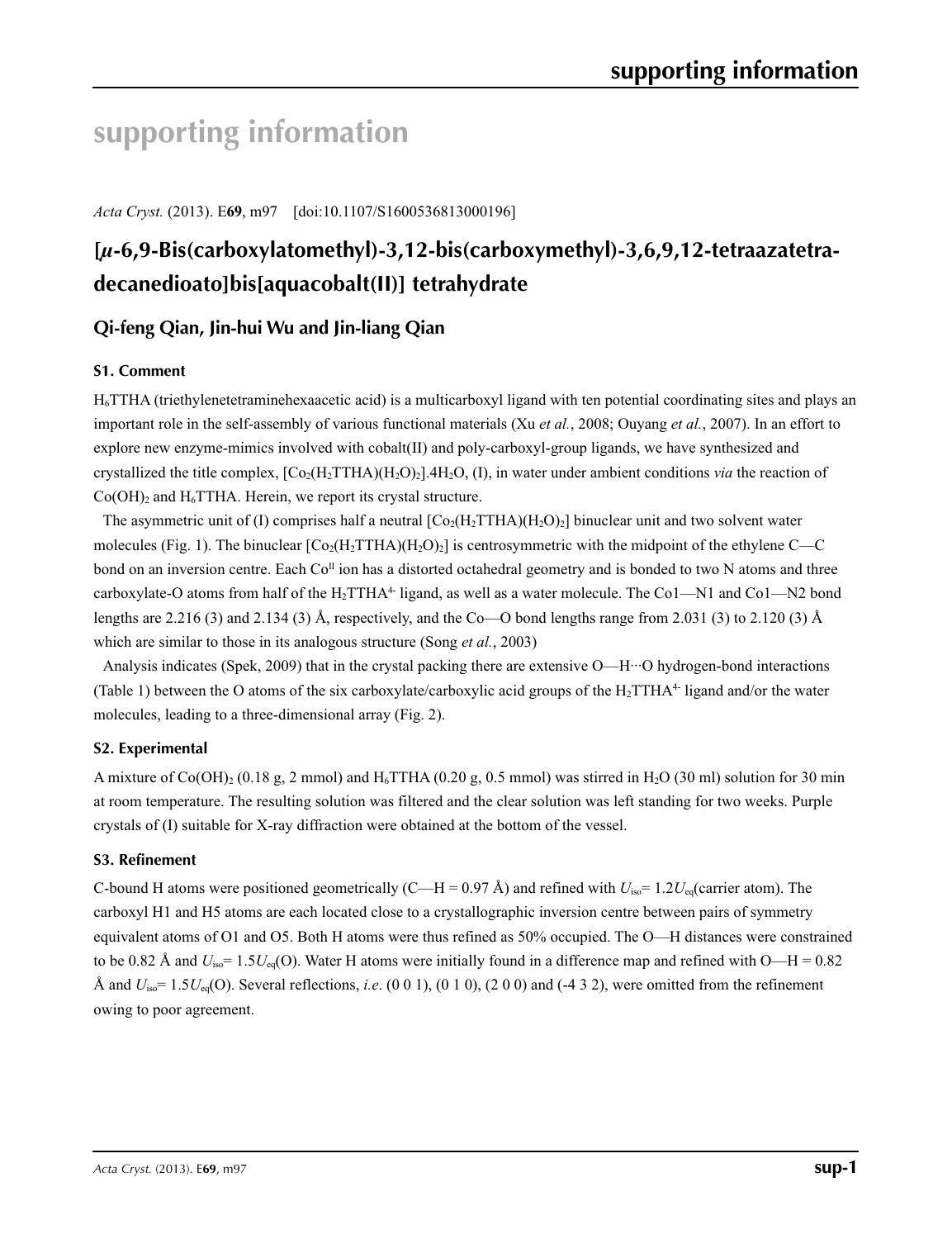

#### **Figure 1**

The molecular structures of the components of (I) with displacement ellipsoids drawn at the 50% probability level. Unlabelled atoms are related by the symmetry operation: 2-*x*, 1-*y*, 1-*z*.



#### **Figure 2**

Part of the crystal structure of (I), showing the formation of a three-dimensional network by hydrogen bonds (dashed lines). Hydrogen atoms not involved in hydrogen bonding have been omitted for clarity.

#### **[***µ***-6,9-Bis(carboxylatomethyl)-3,12-bis(carboxymethyl)-3,6,9,12- tetraazatetradecanedioato]bis[aquacobalt(II)] tetrahydrate**

#### *Crystal data*  $[Co_2(C_{18}H_{26}N_4O_{12})(H_2O)_2]$ <sup>-</sup>4H<sub>2</sub>O  $M_r = 716.38$ Triclinic, *P*1 Hall symbol: -P 1  $a = 7.0972(15)$  Å  $b = 8.7025$  (19) Å  $c = 11.968$  (3) Å  $\alpha$  = 104.238 (4)<sup>o</sup>  $\beta$  = 100.986 (3)<sup>°</sup>  $γ = 100.425(4)°$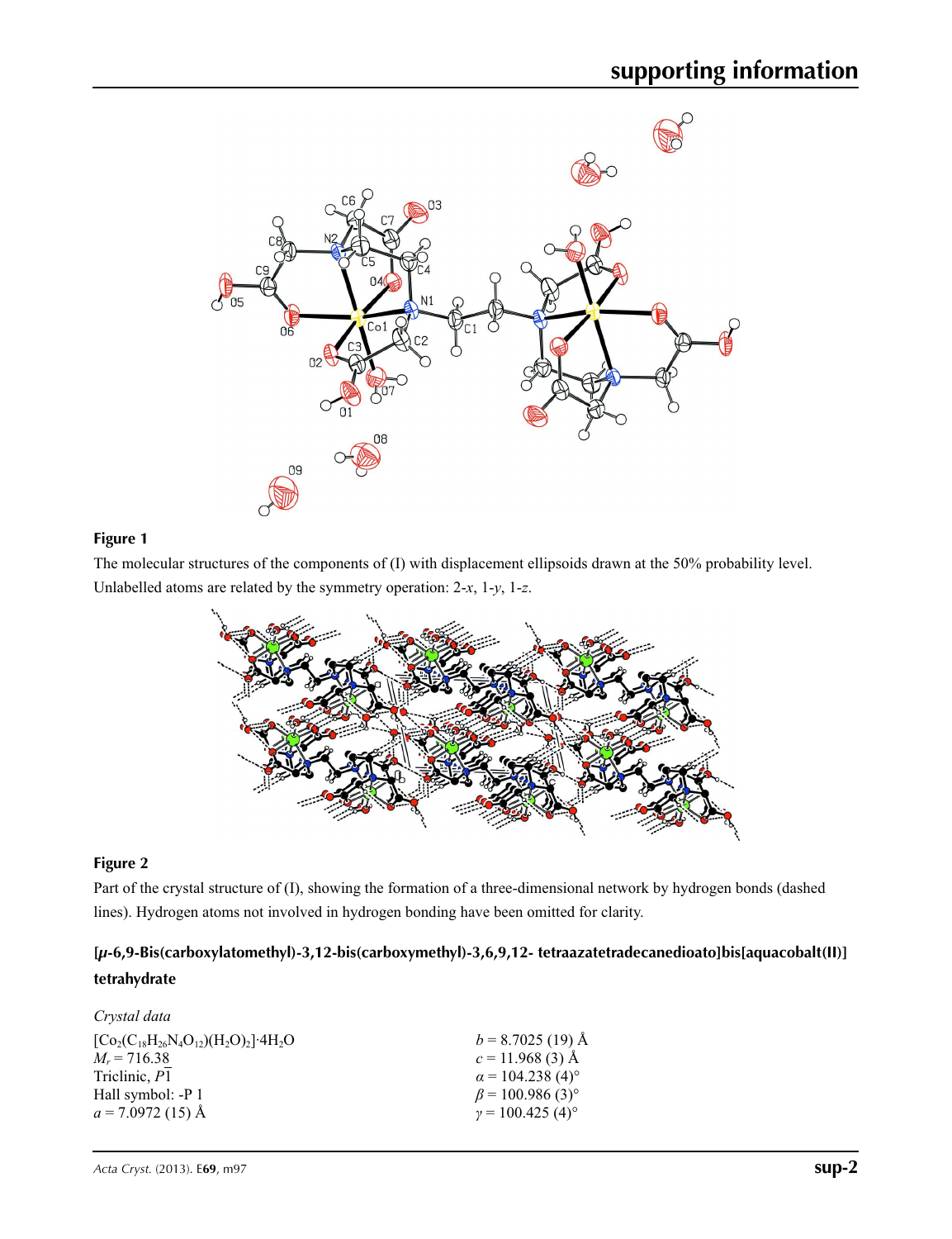$V = 682.9$  (3) Å<sup>3</sup>  $Z = 1$  $F(000) = 372$  $D_x = 1.742$  Mg m<sup>-3</sup> Mo *Kα* radiation, *λ* = 0.71073 Å Cell parameters from 1506 reflections

#### *Data collection*

Bruker SMART APEX CCD diffractometer Radiation source: fine focus sealed Siemens Mo tube Graphite monochromator 0.3° wide *ω* exposures scans Absorption correction: multi-scan (*SADABS*; Sheldrick, 2008)  $T_{\text{min}} = 0.881, T_{\text{max}} = 0.938$ 

#### *Refinement*

| Refinement on $F^2$                             | Secondary atom site location: difference Fourier   |
|-------------------------------------------------|----------------------------------------------------|
| Least-squares matrix: full                      | map                                                |
| $R[F^2 > 2\sigma(F^2)] = 0.053$                 | Hydrogen site location: inferred from              |
| $wR(F^2) = 0.117$                               | neighbouring sites                                 |
| $S = 0.94$                                      | H-atom parameters constrained                      |
| 3099 reflections                                | $w = 1/[\sigma^2(F_0^2) + (0.047P)^2]$             |
| 190 parameters                                  | where $P = (F_o^2 + 2F_c^2)/3$                     |
| 0 restraints                                    | $(\Delta/\sigma)_{\text{max}}$ < 0.001             |
| Primary atom site location: structure-invariant | $\Delta \rho_{\text{max}} = 0.61 \text{ e A}^{-3}$ |
| direct methods                                  | $\Delta\rho_{\rm min} = -0.53$ e Å <sup>-3</sup>   |
|                                                 |                                                    |

 $\theta$  = 2.6–23.8°  $\mu$  = 1.31 mm<sup>-1</sup>  $T = 292 \text{ K}$ Plate, violet

 $R_{\text{int}} = 0.097$ 

 $h = -9 \rightarrow 9$  $k = -11 \rightarrow 11$ *l* = −15→15

 $0.10 \times 0.08 \times 0.05$  mm

8012 measured reflections 3099 independent reflections 2182 reflections with  $I > 2\sigma(I)$ 

 $\theta_{\text{max}} = 27.5^{\circ}, \theta_{\text{min}} = 2.6^{\circ}$ 

#### *Special details*

**Geometry**. All esds (except the esd in the dihedral angle between two l.s. planes) are estimated using the full covariance matrix. The cell esds are taken into account individually in the estimation of esds in distances, angles and torsion angles; correlations between esds in cell parameters are only used when they are defined by crystal symmetry. An approximate (isotropic) treatment of cell esds is used for estimating esds involving l.s. planes.

**Refinement**. Refinement of  $F^2$  against ALL reflections. The weighted R-factor wR and goodness of fit S are based on  $F^2$ , conventional R-factors R are based on F, with F set to zero for negative  $F^2$ . The threshold expression of  $F^2 > 2 \text{sigma}(F^2)$  is used only for calculating R-factors(gt) etc. and is not relevant to the choice of reflections for refinement. R-factors based on  $F<sup>2</sup>$  are statistically about twice as large as those based on F, and R- factors based on ALL data will be even larger.

|                | $\mathcal{X}$ | v          | Ζ          | $U_{\rm iso}$ */ $U_{\rm eq}$ | Occ. (2) |  |
|----------------|---------------|------------|------------|-------------------------------|----------|--|
| Co1            | 0.72982(7)    | 0.71114(6) | 0.70687(4) | 0.02486(17)                   |          |  |
| N1             | 0.9888(4)     | 0.6394(4)  | 0.6502(2)  | 0.0260(7)                     |          |  |
| N2             | 0.9015(4)     | 0.9540(4)  | 0.7434(2)  | 0.0255(7)                     |          |  |
| O1             | 1.0763(4)     | 0.5057(4)  | 0.9155(2)  | 0.0457(8)                     |          |  |
| Η1             | 1.0240        | 0.5153     | 0.9715     | $0.069*$                      | 0.50     |  |
| O <sub>2</sub> | 0.8739(4)     | 0.6544(3)  | 0.8584(2)  | 0.0306(6)                     |          |  |
| O <sub>3</sub> | 0.6757(5)     | 0.9168(4)  | 0.4387(2)  | 0.0548(9)                     |          |  |
| O4             | 0.6154(4)     | 0.7492(3)  | 0.5486(2)  | 0.0308(6)                     |          |  |
| O5             | 0.6500(4)     | 1.0653(3)  | 0.9745(2)  | 0.0401(7)                     |          |  |
| H5             | 0.5449        | 1.0184     | 0.9830     | $0.060*$                      | 0.50     |  |
|                |               |            |            |                               |          |  |

*Fractional atomic coordinates and isotropic or equivalent isotropic displacement parameters (Å<sup>2</sup>)*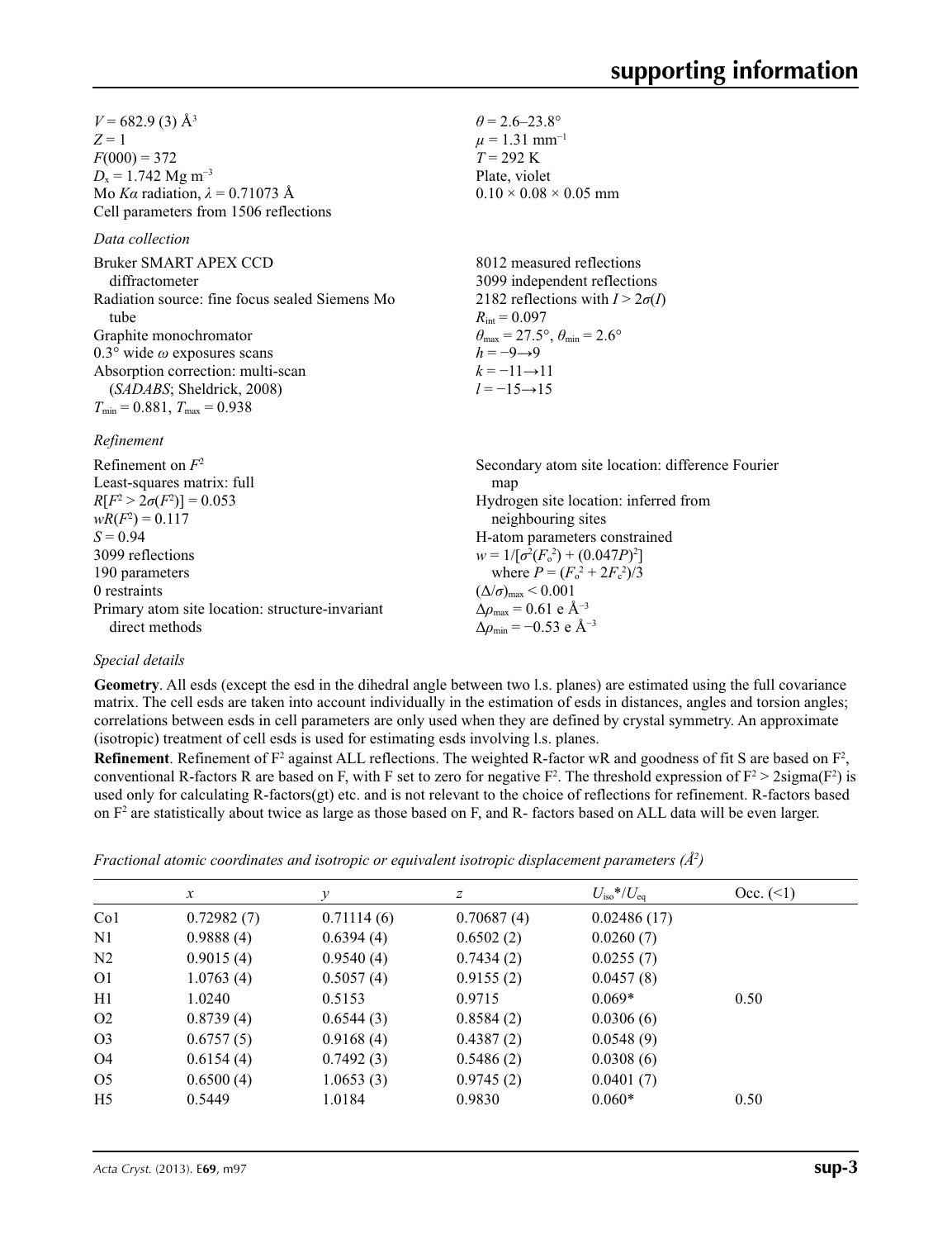| O <sub>6</sub>   | 0.5890(4) | 0.8431(3) | 0.8222(2) | 0.0335(6)  |
|------------------|-----------|-----------|-----------|------------|
| O <sub>7</sub>   | 0.5376(4) | 0.4898(3) | 0.6630(2) | 0.0416(7)  |
| H7A              | 0.5779    | 0.4274    | 0.6978    | $0.062*$   |
| H7B              | 0.5143    | 0.4317    | 0.5943    | $0.062*$   |
| C1               | 0.9172(5) | 0.5213(5) | 0.5288(3) | 0.0322(9)  |
| H1A              | 0.8342    | 0.5670    | 0.4781    | $0.039*$   |
| H1B              | 0.8362    | 0.4217    | 0.5334    | $0.039*$   |
| C <sub>2</sub>   | 1.0911(6) | 0.5704(5) | 0.7386(3) | 0.0395(10) |
| H2A              | 1.2292    | 0.6286    | 0.7657    | $0.047*$   |
| H2B              | 1.0851    | 0.4570    | 0.7004    | $0.047*$   |
| C <sub>3</sub>   | 1.0033(6) | 0.5803(5) | 0.8454(3) | 0.0302(9)  |
| C <sub>4</sub>   | 1.1120(6) | 0.7947(5) | 0.6468(3) | 0.0313(9)  |
| H <sub>4</sub> A | 1.0630    | 0.8154    | 0.5719    | $0.038*$   |
| H <sub>4</sub> B | 1.2472    | 0.7852    | 0.6518    | $0.038*$   |
| C <sub>5</sub>   | 1.1076(6) | 0.9363(5) | 0.7487(3) | 0.0351(10) |
| H <sub>5</sub> A | 1.1622    | 0.9181    | 0.8237    | $0.042*$   |
| H5B              | 1.1887    | 1.0362    | 0.7446    | $0.042*$   |
| C6               | 0.8262(6) | 1.0170(5) | 0.6438(3) | 0.0362(10) |
| H <sub>6</sub> A | 0.9377    | 1.0745    | 0.6224    | $0.043*$   |
| H6B              | 0.7507    | 1.0950    | 0.6706    | $0.043*$   |
| C7               | 0.6972(6) | 0.8852(5) | 0.5344(3) | 0.0330(9)  |
| C8               | 0.8807(6) | 1.0525(5) | 0.8581(3) | 0.0310(9)  |
| H <sub>8</sub> A | 0.8829    | 1.1632    | 0.8554    | $0.037*$   |
| H8B              | 0.9912    | 1.0565    | 0.9215    | $0.037*$   |
| C9               | 0.6896(6) | 0.9799(5) | 0.8838(3) | 0.0284(8)  |
| O <sub>8</sub>   | 0.5622(5) | 0.2722(4) | 0.7785(3) | 0.0729(11) |
| H8C              | 0.5855    | 0.3176    | 0.8501    | $0.109*$   |
| H8D              | 0.4441    | 0.2302    | 0.7658    | $0.109*$   |
| O <sub>9</sub>   | 0.3797(6) | 0.3141(5) | 0.9602(4) | 0.1021(15) |
| H <sub>9</sub> A | 0.3722    | 0.2969    | 1.0237    | $0.153*$   |
| H9B              | 0.2845    | 0.3520    | 0.9418    | $0.153*$   |
|                  |           |           |           |            |

*Atomic displacement parameters (Å2 )*

|                 | $U^{11}$   | $U^{22}$   | $U^{33}$   | $U^{12}$   | $U^{13}$   | $U^{23}$      |
|-----------------|------------|------------|------------|------------|------------|---------------|
| Co <sub>1</sub> | 0.0255(3)  | 0.0292(3)  | 0.0196(3)  | 0.0075(2)  | 0.0068(2)  | 0.0049(2)     |
| N <sub>1</sub>  | 0.0287(17) | 0.0341(18) | 0.0182(15) | 0.0108(14) | 0.0098(13) | 0.0076(13)    |
| N <sub>2</sub>  | 0.0281(17) | 0.0298(17) | 0.0190(15) | 0.0065(14) | 0.0094(13) | 0.0057(13)    |
| O <sub>1</sub>  | 0.055(2)   | 0.068(2)   | 0.0344(16) | 0.0356(17) | 0.0201(15) | 0.0306(16)    |
| O <sub>2</sub>  | 0.0338(15) | 0.0446(17) | 0.0198(13) | 0.0194(13) | 0.0112(12) | 0.0102(12)    |
| O <sub>3</sub>  | 0.077(2)   | 0.055(2)   | 0.0289(16) | 0.0015(17) | 0.0066(16) | 0.0207(15)    |
| O <sub>4</sub>  | 0.0358(16) | 0.0321(15) | 0.0222(13) | 0.0067(12) | 0.0031(12) | 0.0077(12)    |
| O <sub>5</sub>  | 0.0412(17) | 0.0452(18) | 0.0286(15) | 0.0088(14) | 0.0185(13) | $-0.0050(13)$ |
| O <sub>6</sub>  | 0.0301(15) | 0.0372(16) | 0.0306(15) | 0.0082(13) | 0.0126(12) | 0.0010(13)    |
| O7              | 0.0489(18) | 0.0369(17) | 0.0311(16) | 0.0011(14) | 0.0062(14) | 0.0051(13)    |
| C <sub>1</sub>  | 0.033(2)   | 0.034(2)   | 0.030(2)   | 0.0091(18) | 0.0158(18) | 0.0037(18)    |
| C <sub>2</sub>  | 0.045(3)   | 0.057(3)   | 0.031(2)   | 0.029(2)   | 0.018(2)   | 0.021(2)      |
| C <sub>3</sub>  | 0.031(2)   | 0.037(2)   | 0.0220(19) | 0.0077(18) | 0.0068(17) | 0.0078(17)    |
|                 |            |            |            |            |            |               |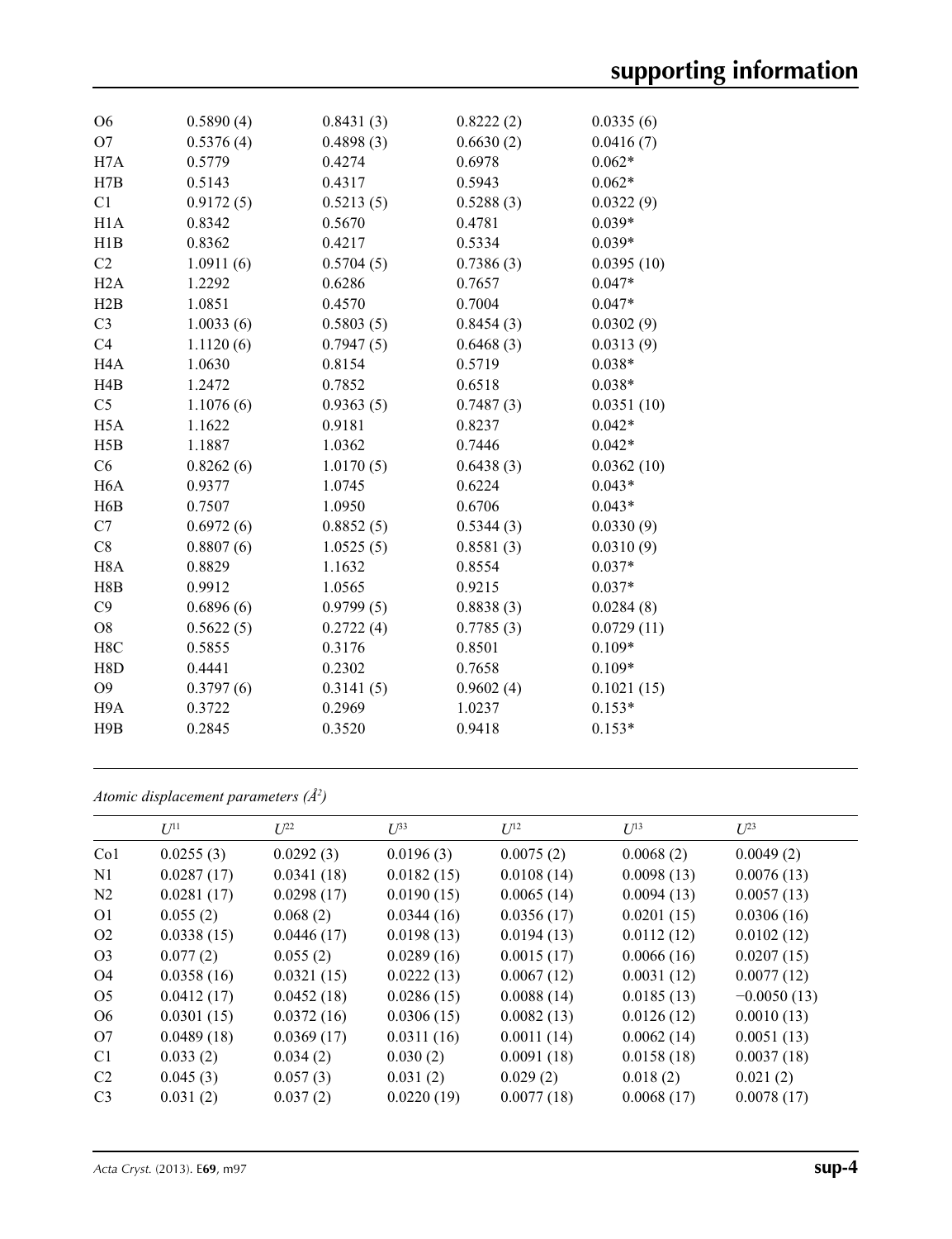# **supporting information**

| C <sub>4</sub> | 0.027(2) | 0.035(2) | 0.031(2)   | 0.0057(17)    | 0.0105(17) | 0.0063(18) |
|----------------|----------|----------|------------|---------------|------------|------------|
| C <sub>5</sub> | 0.027(2) | 0.039(2) | 0.033(2)   | $-0.0019(18)$ | 0.0085(18) | 0.0038(19) |
| C <sub>6</sub> | 0.051(3) | 0.032(2) | 0.026(2)   | 0.0106(19)    | 0.0110(19) | 0.0079(18) |
| C7             | 0.036(2) | 0.041(2) | 0.025(2)   | 0.0128(19)    | 0.0092(18) | 0.0110(18) |
| C8             | 0.036(2) | 0.032(2) | 0.0201(19) | 0.0051(18)    | 0.0072(17) | 0.0009(16) |
| C9             | 0.030(2) | 0.033(2) | 0.0223(19) | 0.0117(18)    | 0.0046(17) | 0.0078(17) |
| O8             | 0.073(3) | 0.077(3) | 0.064(2)   | 0.005(2)      | 0.010(2)   | 0.027(2)   |
| O <sub>9</sub> | 0.121(4) | 0.106(4) | 0.115(4)   | 0.058(3)      | 0.069(3)   | 0.043(3)   |
|                |          |          |            |               |            |            |

*Geometric parameters (Å, º)*

| $Co1 - O7$      | 2.031(3)   | $C1 - C1$ <sup>i</sup>         | 1.527(7) |  |
|-----------------|------------|--------------------------------|----------|--|
| $Co1 - O4$      | 2.043(2)   | $Cl-H1A$                       | 0.9700   |  |
| $Co1 - O6$      | 2.094(2)   | $C1 - H1B$                     | 0.9700   |  |
| $Co1 - O2$      | 2.120(2)   | $C2-C3$                        | 1.516(5) |  |
| $Co1 - N2$      | 2.134(3)   | $C2 - H2A$                     | 0.9700   |  |
| $Co1 - N1$      | 2.216(3)   | $C2 - H2B$                     | 0.9700   |  |
| $N1 - C2$       | 1.477(4)   | $C4 - C5$                      | 1.515(5) |  |
| $N1 - C4$       | 1.486(4)   | $C4 - H4A$                     | 0.9700   |  |
| $N1 - C1$       | 1.490(4)   | $C4 - H4B$                     | 0.9700   |  |
| $N2-C8$         | 1.478(4)   | $C5 - H5A$                     | 0.9700   |  |
| $N2-C6$         | 1.480(4)   | $C5 - H5B$                     | 0.9700   |  |
| $N2-C5$         | 1.490(5)   | $C6-C7$                        | 1.514(5) |  |
| $O1 - C3$       | 1.272(4)   | $C6 - H6A$                     | 0.9700   |  |
| $O1 - H1$       | 0.8200     | $C6 - H6B$                     | 0.9700   |  |
| $O2-C3$         | 1.226(4)   | $C8-C9$                        | 1.509(5) |  |
| $O3 - C7$       | 1.230(4)   | $C8 - H8A$                     | 0.9700   |  |
| $O4 - C7$       | 1.286(4)   | $C8 - H8B$                     | 0.9700   |  |
| $O5-C9$         | 1.267(4)   | $O8 - H8D$                     | 0.8200   |  |
| $O5 - H5$       | 0.8200     | $\,$ O8 $\rightarrow$ H8C $\,$ | 0.8200   |  |
| $O6 - C9$       | 1.237(4)   | $O8 - H8D$                     | 0.8200   |  |
| $O7 - H7A$      | 0.8201     | O9-H9A                         | 0.8200   |  |
| $O7 - H7B$      | 0.8200     | $O9 - H9B$                     | 0.8200   |  |
|                 |            |                                |          |  |
| $O7 - Co1 - O4$ | 92.28(11)  | $N1-C2-H2A$                    | 108.9    |  |
| $O7 - Co1 - O6$ | 97.80 (11) | $C3-C2-H2A$                    | 108.9    |  |
| $O4 - Co1 - O6$ | 102.38(10) | $N1-C2-H2B$                    | 108.9    |  |
| $O7 - Co1 - O2$ | 87.25(11)  | $C3-C2-H2B$                    | 108.9    |  |
| $O4 - Co1 - O2$ | 172.02(10) | $H2A - C2 - H2B$               | 107.7    |  |
| $O6 - Co1 - O2$ | 85.56 (10) | $O2 - C3 - O1$                 | 125.6(3) |  |
| $O7 - Co1 - N2$ | 172.89(11) | $O2-C3-C2$                     | 120.8(3) |  |
| $O4 - Co1 - N2$ | 82.40 (11) | $O1 - C3 - C2$                 | 113.6(3) |  |
| $O6 - Co1 - N2$ | 78.85 (11) | $N1-C4-C5$                     | 111.0(3) |  |
| $O2-Co1-N2$     | 98.68 (11) | $N1-C4-H4A$                    | 109.4    |  |
| $O7 - Co1 - N1$ | 100.97(11) | $C5-C4-H4A$                    | 109.4    |  |
| $O4 - Co1 - N1$ | 93.72 (10) | $N1-C4-H4B$                    | 109.4    |  |
| $O6 - Co1 - N1$ | 154.68(11) | $C5-C4-HAB$                    | 109.4    |  |
| $O2 - Co1 - N1$ | 78.57 (10) | $HA$ -C4-H4B                   | 108.0    |  |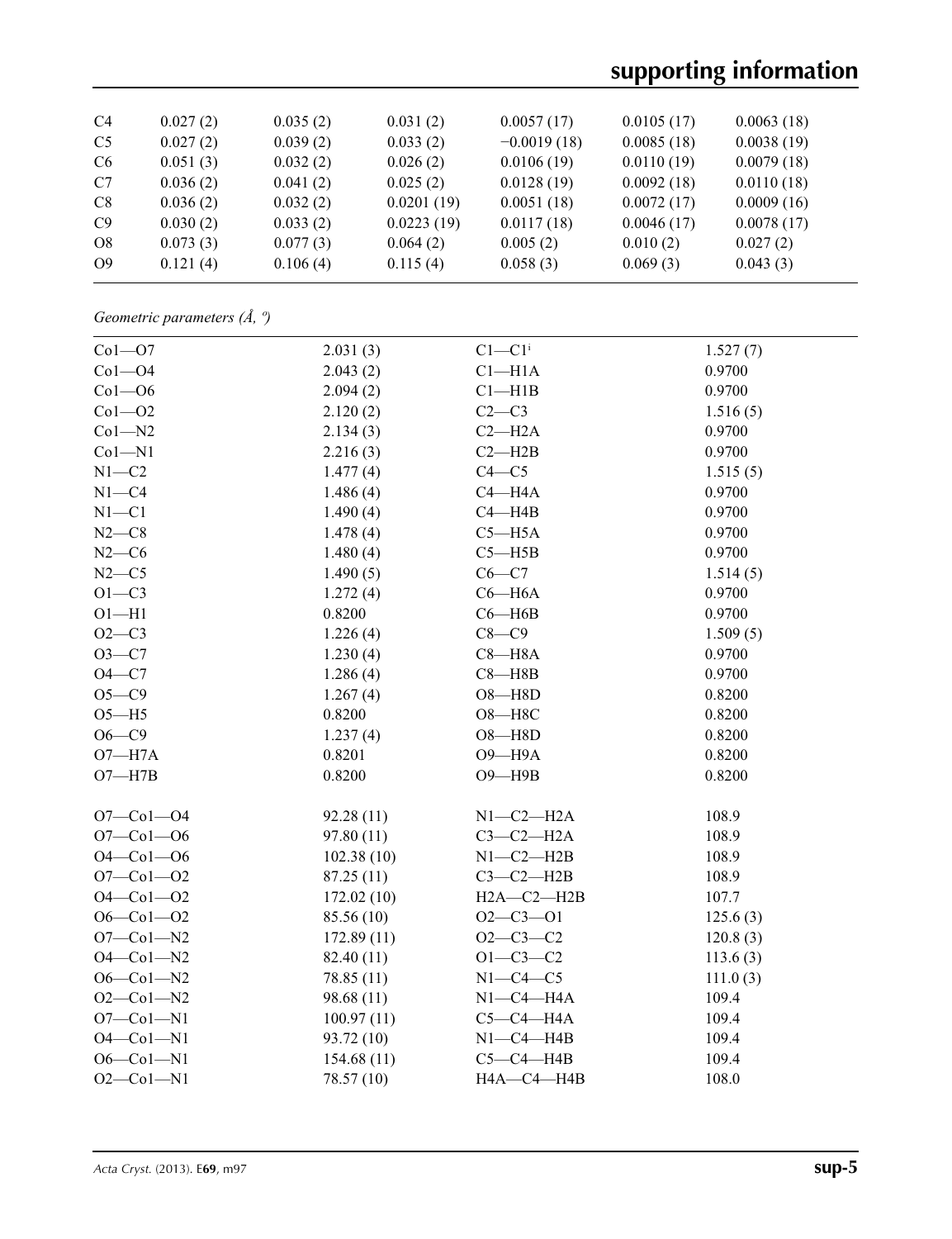| $N2$ –Col–N1               | 84.15(11)   | $N2-C5-C4$                        | 110.7(3)    |
|----------------------------|-------------|-----------------------------------|-------------|
| $C2 - N1 - C4$             | 112.2(3)    | $N2-C5-H5A$                       | 109.5       |
| $C2-M1-C1$                 | 112.8(3)    | $C4-C5-H5A$                       | 109.5       |
| $C4 - N1 - C1$             | 110.5(3)    | $N2$ – $C5$ – $H5B$               | 109.5       |
| $C2-M1-C01$                | 108.9(2)    | $C4-C5-H5B$                       | 109.5       |
| $C4 - N1 - Co1$            | 103.8(2)    | $H5A - C5 - H5B$                  | 108.1       |
| $Cl-M1-C01$                | 108.1(2)    | $N2-C6-C7$                        | 113.7(3)    |
| $C8 - N2 - C6$             | 111.9(3)    | $N2$ — $C6$ — $H6A$               | 108.8       |
| $C8 - N2 - C5$             | 112.3(3)    | $C7-C6-H6A$                       | 108.8       |
| $C6 - N2 - C5$             | 111.7(3)    | $N2$ — $C6$ — $H6B$               | 108.8       |
| $C8 - N2 - C01$            | 108.2(2)    | $C7-C6$ -H6B                      | 108.8       |
| $C6 - N2 - C01$            | 107.5(2)    | $H6A - C6 - H6B$                  | 107.7       |
| $C5 - N2 - C01$            | 104.7(2)    | $O3-C7-O4$                        | 124.8(4)    |
| $C3 - 01 - H1$             | 109.5       | $O3-C7-C6$                        | 117.7(4)    |
| $C3 - 02 - C01$            | 116.4(2)    | $O4 - C7 - C6$                    | 117.5(3)    |
| $C7 - 04 - C01$            | 115.5(2)    | $N2 - C8 - C9$                    | 110.6(3)    |
|                            |             |                                   |             |
| $C9 - 05 - H5$             | 109.5       | $N2$ — $C8$ — $H8A$               | 109.5       |
| $C9 - 06 - C01$            | 114.6(2)    | $C9-C8-H8A$                       | 109.5       |
| $Co1-O7-H7A$               | 113.6       | $N2-C8-H8B$                       | 109.5       |
| $Co1-O7-H7B$               | 117.3       | $C9 - C8 - H8B$                   | 109.5       |
| $H7A - O7 - H7B$           | 99.1        | $H8A - C8 - H8B$                  | 108.1       |
| $N1-C1-C1$ <sup>i</sup>    | 113.9(4)    | $O6 - C9 - O5$                    | 124.5(4)    |
| $N1-C1-H1A$                | 108.8       | $O6 - C9 - C8$                    | 120.5(3)    |
| $Cl^i$ -Cl-H1A             | 108.8       | $O5 - C9 - C8$                    | 114.9(3)    |
| $N1-C1-H1B$                | 108.8       | H8D-08-H8C                        | 99.3        |
| $Cl^i$ -Cl-H1B             | 108.8       | $H8C - O8 - H8D$                  | 99.3        |
| $H1A - C1 - H1B$           | 107.7       | Н9А-О9-Н9В                        | 104.7       |
| $N1-C2-C3$                 | 113.2(3)    |                                   |             |
|                            |             |                                   |             |
| $O7-Co1-N1-C2$             | $-76.1(3)$  | $O4 - Co1 - O6 - C9$              | $-99.2(3)$  |
| $O4 - Co1 - N1 - C2$       | $-169.1(2)$ | $O2$ — $Co1$ — $O6$ — $C9$        | 80.1(3)     |
| $O6 - Co1 - N1 - C2$       | 61.1(4)     | $N2$ –Col–O6–C9                   | $-19.6(3)$  |
| $O2$ -Co1-N1-C2            | 8.8(2)      | $N1 - Co1 - 06 - C9$              | 29.1(4)     |
| $N2$ - $Co1$ - $N1$ - $C2$ | 108.9(3)    | $C2 - N1 - C1 - C1$ <sup>i</sup>  | $-67.4(5)$  |
| $O7 - Co1 - N1 - C4$       | 164.2(2)    | $C4 - N1 - C1 - C1$ <sup>i</sup>  | 59.1(5)     |
| $O4 - Co1 - N1 - C4$       | 71.1(2)     | $Co1 - N1 - C1 - C1$ <sup>i</sup> | 172.2(4)    |
| $O6 - Co1 - N1 - C4$       | $-58.6(3)$  | $C4 - N1 - C2 - C3$               | 109.8(4)    |
| $O2$ — $Co1$ — $N1$ — $C4$ | $-110.9(2)$ | $C1-M1-C2-C3$                     | $-124.6(3)$ |
| $N2$ — $Co1$ — $N1$ — $C4$ | $-10.8(2)$  | $Co1-M1-C2-C3$                    | $-4.6(4)$   |
| $O7 - Co1 - N1 - C1$       | 46.8(2)     | $Co1 - O2 - C3 - O1$              | $-164.1(3)$ |
| $O4 - Co1 - N1 - C1$       | $-46.3(2)$  | $Co1 - O2 - C3 - C2$              | 15.6(5)     |
| $O6 - Co1 - N1 - C1$       | $-176.0(2)$ | $N1 - C2 - C3 - 02$               | $-6.9(5)$   |
| $O2$ —Co1—N1—C1            | 131.7(2)    | $N1 - C2 - C3 - 01$               | 172.8(3)    |
| $N2$ - $Co1$ - $N1$ - $Cl$ | $-128.2(2)$ | $C2-M1-C4-C5$                     | $-79.2(4)$  |
| $O4 - Co1 - N2 - C8$       | 127.7(2)    | $C1-M1-C4-C5$                     | 154.0(3)    |
| $O6 - Co1 - N2 - C8$       | 23.4(2)     | $Co1 - N1 - C4 - C5$              | 38.2(3)     |
| $O2$ — $Co1$ — $N2$ — $C8$ | $-60.3(2)$  | $C8 - N2 - C5 - C4$               | 161.8(3)    |
| $N1-Co1-N2-C8$             | $-137.7(2)$ | $C6 - N2 - C5 - C4$               | $-71.5(4)$  |
|                            |             |                                   |             |